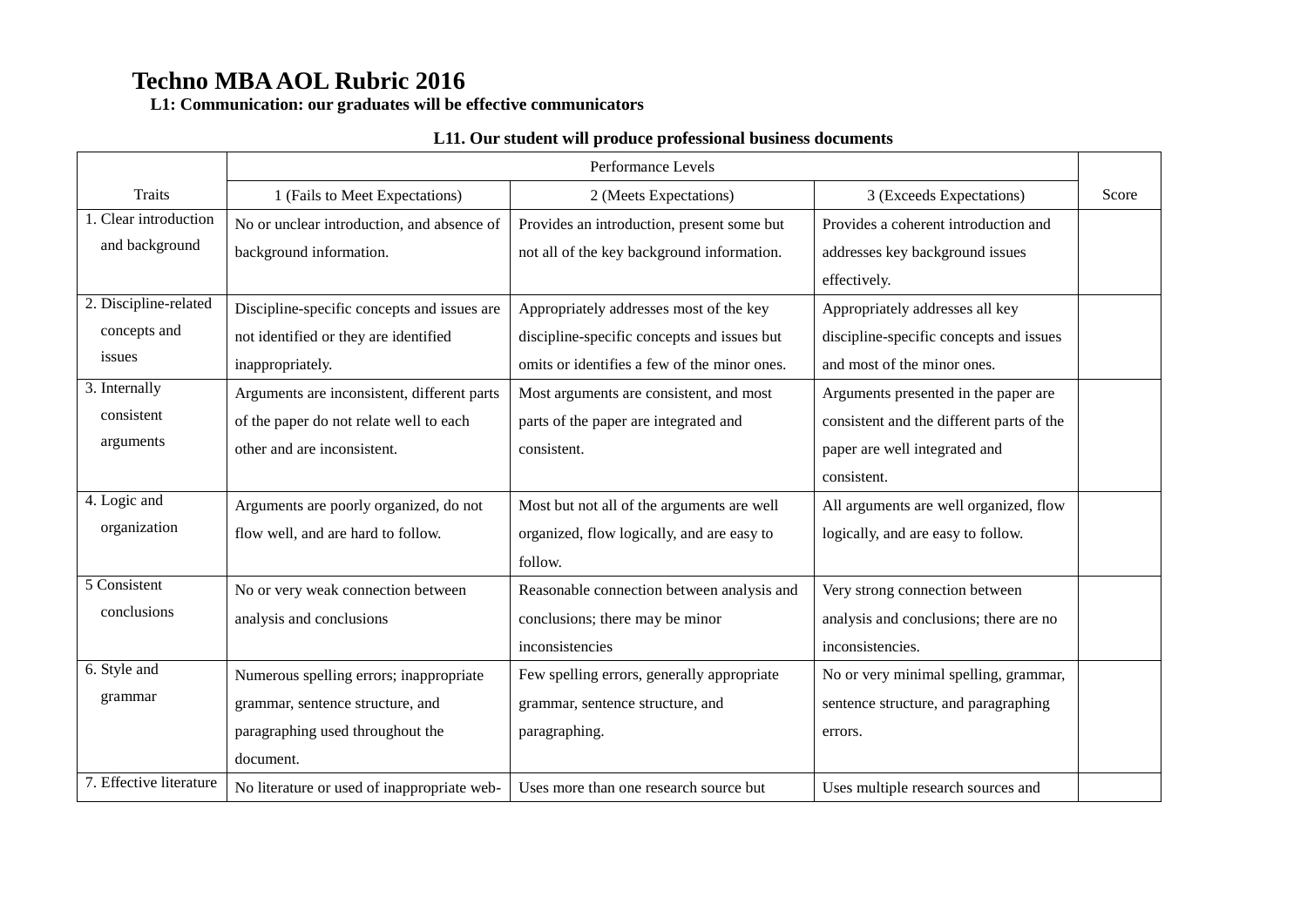| search skills | based sources; sources are not come from   | demonstrates no attempt to incorporate         | makes effective use of current and        |
|---------------|--------------------------------------------|------------------------------------------------|-------------------------------------------|
|               | professional literature; sources are not   | current information; most sources are          | reliable information; sources are         |
|               | current and/or relevant.                   | authoritative or come from professional        | authoritative or come from the            |
|               |                                            | literature; sources are generally current and  | professional literature; includes current |
|               |                                            | relevant.                                      | relevant sources.                         |
| 8. Documents  | No or inconsistent references; evidence of | Generally includes appropriate citations       | Includes appropriate citations within     |
| sources       | plagiarism.                                | within the document and lists references at    | the documents and lists references that   |
|               |                                            | the end of the documents; references are       | include full bibliographic information    |
|               |                                            | generally usable but may not contain the full  | for each citation in the document;        |
|               |                                            | bibliographic information; citations and       | citations and references are consistent   |
|               |                                            | references are generally consistent throughout | throughout the document.                  |
|               |                                            | the documents                                  |                                           |

### **L12: Our students will deliver effective presentation accompanied with proper media technology**

|                      | Performance Levels                     |                                            |                                              | Score |
|----------------------|----------------------------------------|--------------------------------------------|----------------------------------------------|-------|
| Traits               | (Fails to Meet Expectations)           | 2 (Meets Expectations)                     | 3 (Exceeds Expectations)                     |       |
| 1. Organization      | No opening statement or irrelevant     | Has opening statement relevant to topic,   | Has a clear opening statement that catches   |       |
|                      | statement; Loses focus more than once; | and gives outline of speech; mostly        | audience's interest and gives overview;      |       |
|                      | does not manage time effectively.      | organized with some transitions; allows    | stays focused throughout. Has transition     |       |
|                      |                                        | enough time to deliver speech, although it | statement, ties sections together; effective |       |
|                      |                                        | could have been better edited              | time management.                             |       |
| 2. Quality of slides | Sloppy and/or unprofessional; may be   | Readable, professional, appropriate        | Readable, professional, imaginative and/or   |       |
|                      | difficult to read; many slides are     | number                                     | high quality (without being a distraction).  |       |
|                      | superfluous.                           |                                            |                                              |       |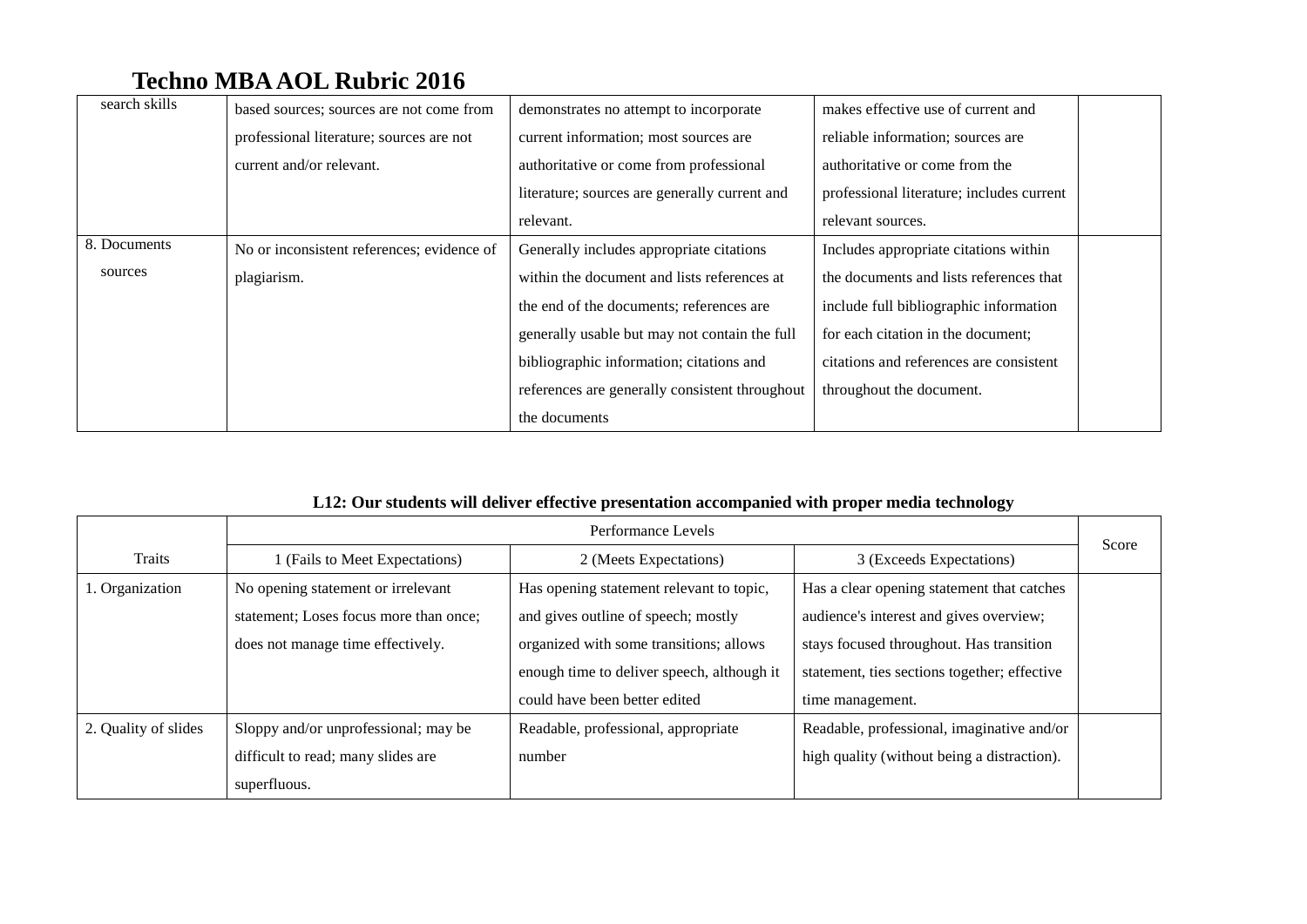| 3. Voice quality and | Demonstrates one or more of the             | Can easily understand; appropriate pace     | Excellent delivery; conversational,        |
|----------------------|---------------------------------------------|---------------------------------------------|--------------------------------------------|
| pace                 | following: mumbling, too soft, too loud,    | and volume; delivery is mostly clear and    | modulates voice, projects enthusiasm,      |
|                      | too fast, too slow, "umms."                 | natural                                     | interest, confidence.                      |
| 4. Mannerisms        | Demonstrates one or more distracting        | No distracting mannerisms. Decent           | Uses body language effectively (and        |
|                      | mannerisms, which may include bad           | posture.                                    | naturally) to maintain audience's interest |
|                      | posture, shifting feet, etc.                |                                             |                                            |
| 5. Professionalism   | Makes excuses for the presentation; word    | Treats audience profession-ally, word       | Treats audience professionally; confident, |
|                      | choice is not appropriate for audience;     | choice is acceptable (does not use slang);  | shows command of topic                     |
|                      | inappropriately informal, does not stay "in | keeps nervousness under control             |                                            |
|                      | role."                                      |                                             |                                            |
| 6. Use of            | Relies heavily on slides or notes; makes    | Looks at slides to keep on track with       | Slides are use effortlessly to enhance     |
| media/rapport        | little eye contact; inappropriate number of | presentation; appropriate number of slides; | speech; speech could be effectively        |
| with audience        | slides (too many or too few).               | maintains eye contact most of the time.     | delivered without them; perfect eye        |
|                      |                                             |                                             | contact.                                   |
| 7. Ability to answer | Cannot address basic questions.             | Can address most questions with correct     | Answers all questions with relevant,       |
| questions.           |                                             | information                                 | correct information; speaks confidently.   |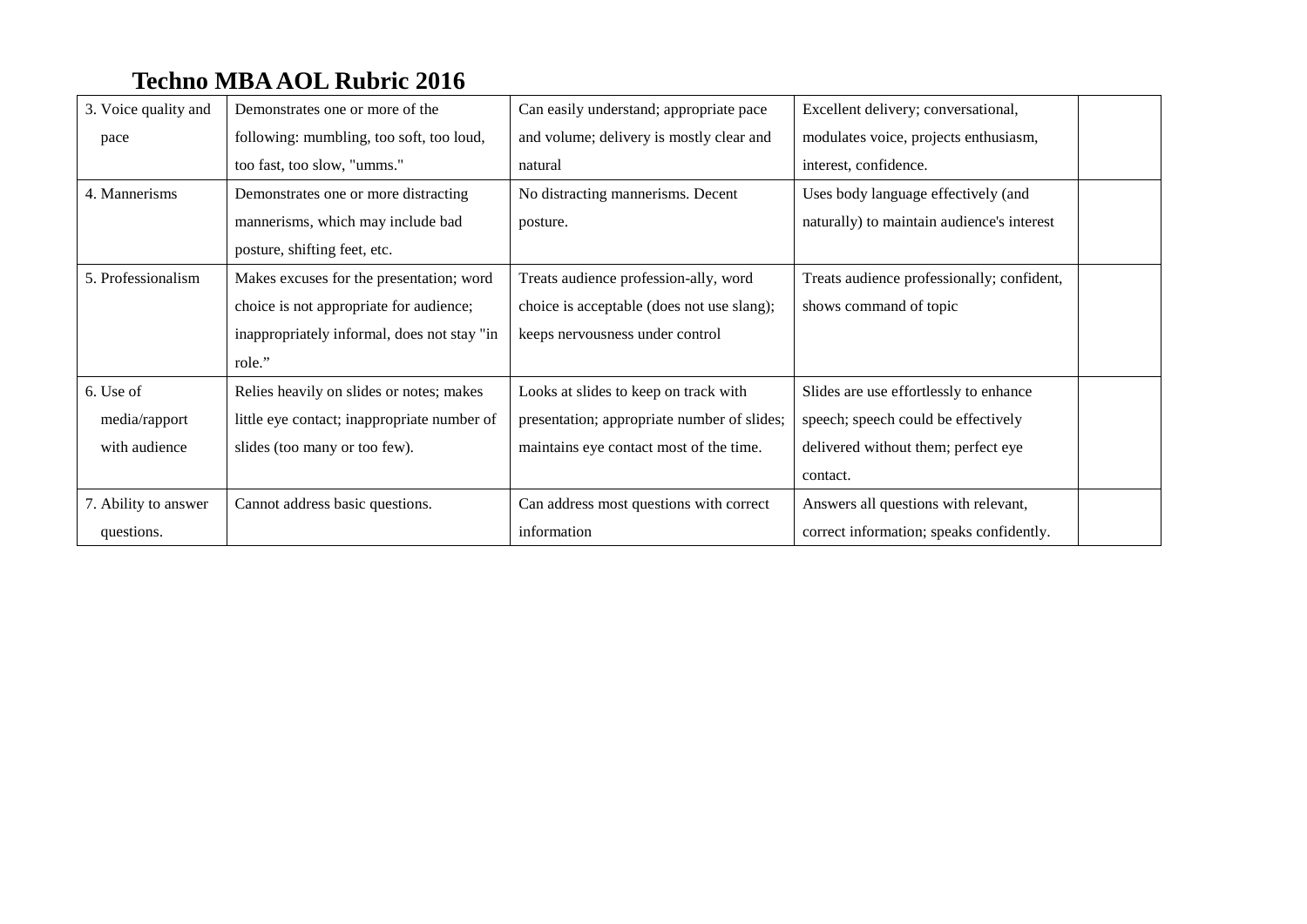**L2. Leadership and teamwork: Our graduates will use team building and high-performance management behaviors to lead a team task successfully.**

|                      |                                            | Performance Levels                       |                                               |       |
|----------------------|--------------------------------------------|------------------------------------------|-----------------------------------------------|-------|
| Traits               | 1 (Fails to Meet Expectations)             | 2 (Meets Expectations)                   | 3 (Exceeds Expectations)                      | Score |
| 1. Confidence        | Gives an impression of reluctance or       | Looks comfortable and confident in       | Uses strong verbal and non verbal             |       |
|                      | uncertainty about exercising leadership    | exercising leadership duties             | behavior to convey authority and concern      |       |
|                      |                                            |                                          |                                               |       |
| 2. Balance between   | Focuses exclusively on task to be          | Balances the need for task               | Assigns tasks to members whose unique         |       |
| task and             | accomplished without regard to the people  | accomplishment with the needs of         | talents contribute directly to the task. Uses |       |
| interpersonal        | or focuses exclusively on interpersonal    | individuals in the group.                | positive reinforcement. Delegates as          |       |
| relations            | relations without regard to task           |                                          | needed.                                       |       |
|                      |                                            |                                          |                                               |       |
| 3. Ability to listen | Asks for ideas or suggestions but neglects | Listens actively and shows understanding | Provides summary of important                 |       |
|                      | to consider them.                          | by paraphrasing or by acknowledging and  | discussions at regular intervals              |       |
|                      |                                            | building on others' ideas.               |                                               |       |
| 4. Stays on track    | Lets the group ramble or stray off track   | Keeps group on track by managing time,   | Develops and adheres to a calendar of         |       |
|                      | too much, or keeps the group so rigidly on | providing coaching or guidance, or       | activities and/or checklists.                 |       |
|                      | track that relevant issues or concerns are | resolving differences as needed.         |                                               |       |
|                      | ignored                                    | Intervenes when tasks are not moving     |                                               |       |
|                      |                                            | toward goals                             |                                               |       |
| 5. Agenda            | Has an incomplete or vague agenda for the  | Has a clear agenda for the group         | Circulates a prepared agenda in advance       |       |
|                      | group                                      |                                          |                                               |       |

### **L21. Out students will have high-performance leadership skill**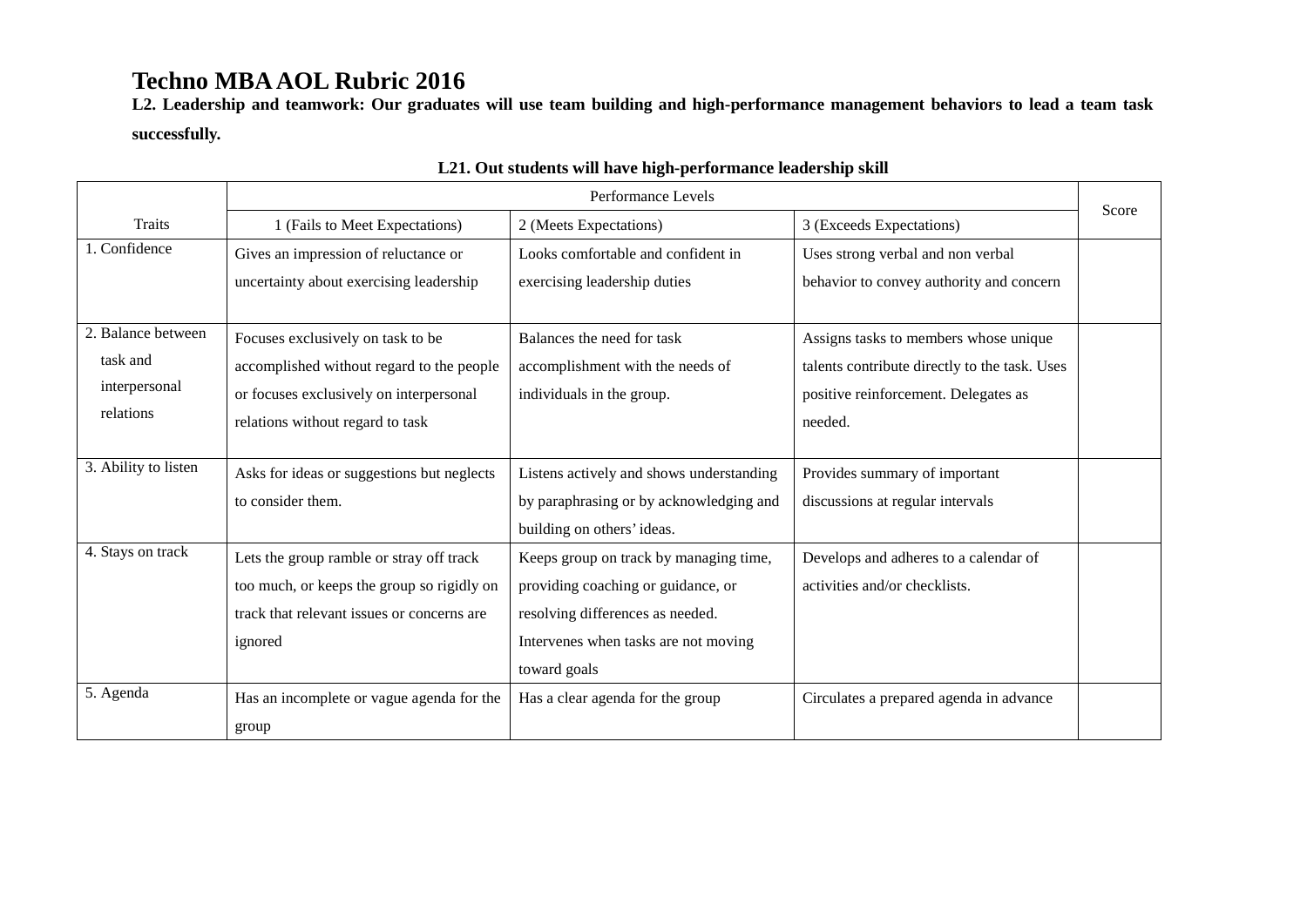|                    | Performance Levels                        |                                            |                                             |       |
|--------------------|-------------------------------------------|--------------------------------------------|---------------------------------------------|-------|
| <b>Traits</b>      | 1 (Fails to Meet Expectations)            | 2 (Meets Expectations)                     | 3 (Exceeds Expectations)                    | Score |
| 1. Commitment      | Seems reluctant to engage fully in        | Consistently demonstrates commitment to    | Follows up on ideas and suggestions from    |       |
|                    | discussions and task assignments          | the project by being prepared for each     | previous meetings and reports findings to   |       |
|                    |                                           | group meeting                              | the group                                   |       |
| 2. Balance between | Focuses exclusively on task to be         | Balances the need for task ccomplishment   | Volunteers to assist others and shares      |       |
| task and           | accomplished without regard to team       | with the needs of individuals in the group | information openly                          |       |
| interpersonal      | member or focuses exclusively on          |                                            |                                             |       |
| relations          | interpersonal relations without regard to |                                            |                                             |       |
|                    | task                                      |                                            |                                             |       |
| 3. Contributions   | Does not offer ideas or suggestions that  | Frequently offers helpful ideas or         | Listens actively and shows understanding    |       |
|                    | contribute to problem solving             | suggestions                                | by paraphrasing or by acknowledging and     |       |
|                    |                                           |                                            | building on others' ideas                   |       |
| 4. Stays on track  | Takes the group off track by initiating   | Introduces suggestions and ideas that are  | Uses tact and diplomacy to alert group that |       |
|                    | conversations or discussions unrelated to | relevant to the task                       | focus has strayed from the task at hand     |       |
|                    | the task                                  |                                            |                                             |       |

### **L22. Our students will know how to build a team successfully**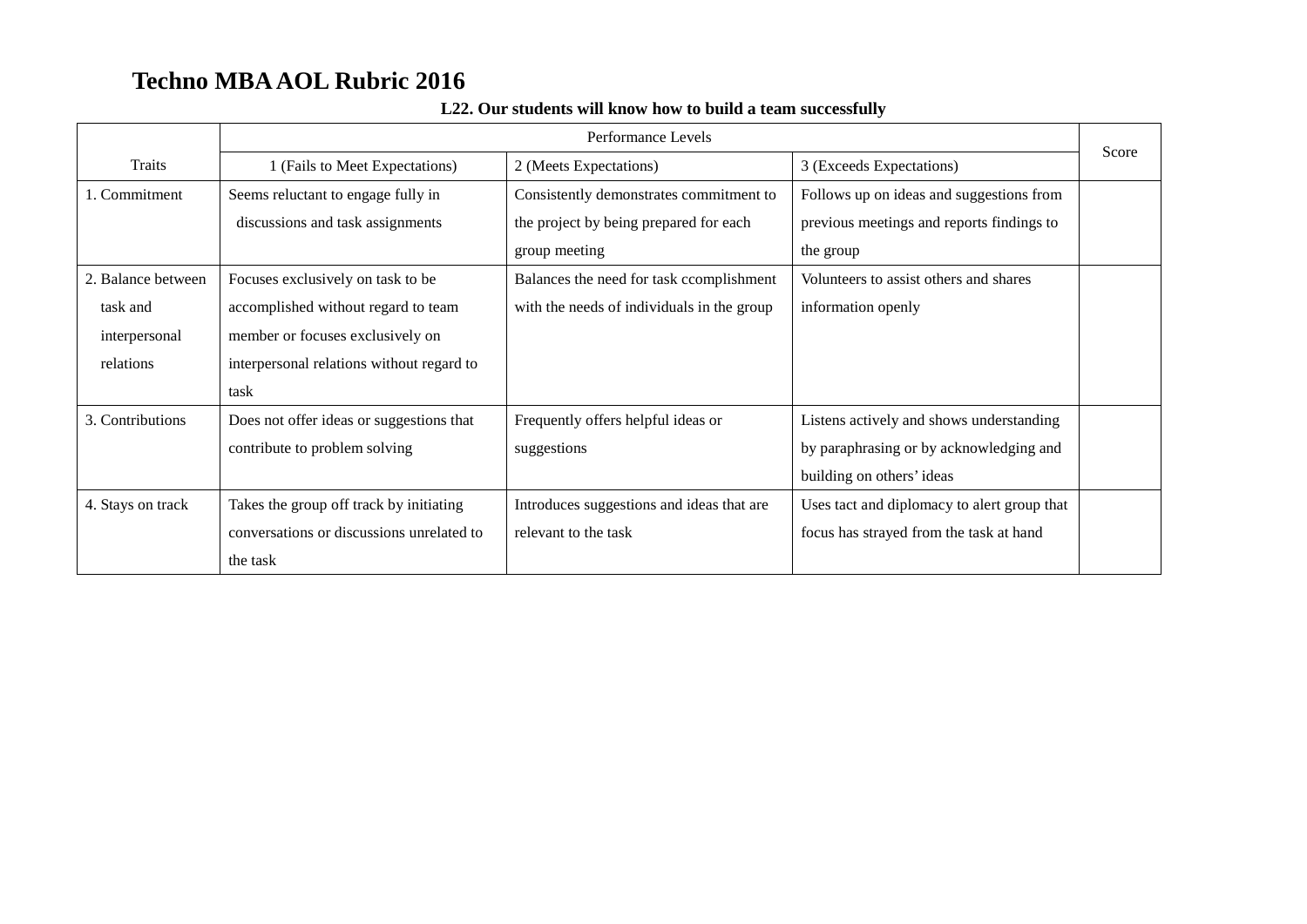**L3. Global Perspective: Our graduates will have a global perspective.**

#### **L31. Our student will define global business issues and relate these to emerging business opportunities**

|                      | Performance Levels                           |                                             |                                           |       |
|----------------------|----------------------------------------------|---------------------------------------------|-------------------------------------------|-------|
| Traits               | 1 (Fails to Meet Expectations)               | 2 (Meets Expectations)                      | 3 (Exceeds Expectations)                  | Score |
| 1. Identification of | No or incomplete identification of some or   | Some identification of most of the relevant | Clear and detailed identification of      |       |
| global issues        | all of the following relevant global issues: | issues                                      | relevant issues                           |       |
|                      | economic, cultural, legal, demographic       |                                             |                                           |       |
|                      |                                              |                                             |                                           |       |
| 2. Analysis of       | No analysis of impact of relevant global     | Some analysis of impact of global issues;   | Clear, accurate and detailed analysis of  |       |
| global issues        | issues; erroneous analysis of impact         | some inaccuracies in analysis               | impact of relevant global issues          |       |
|                      |                                              |                                             |                                           |       |
| 3. Application of    | No application of analysis to specific       | Some application of analysis to specific    | Clear application of analysis to global   |       |
| analysis to global   | global business situation; incorrect         | global business situation, weak             | business situation; valid conclusions and |       |
| business situation   | conclusions or recommendations made.         | conclusions or recommendations made         | good recommendations given                |       |
|                      |                                              |                                             |                                           |       |
| 4. Cultural          | Fails to adjust for cultural differences     | Some consideration given to cultural        | Extensive consideration given to cultural |       |
| differences          |                                              | differences                                 | differences, including appropriate        |       |
|                      |                                              |                                             | modification of communication             |       |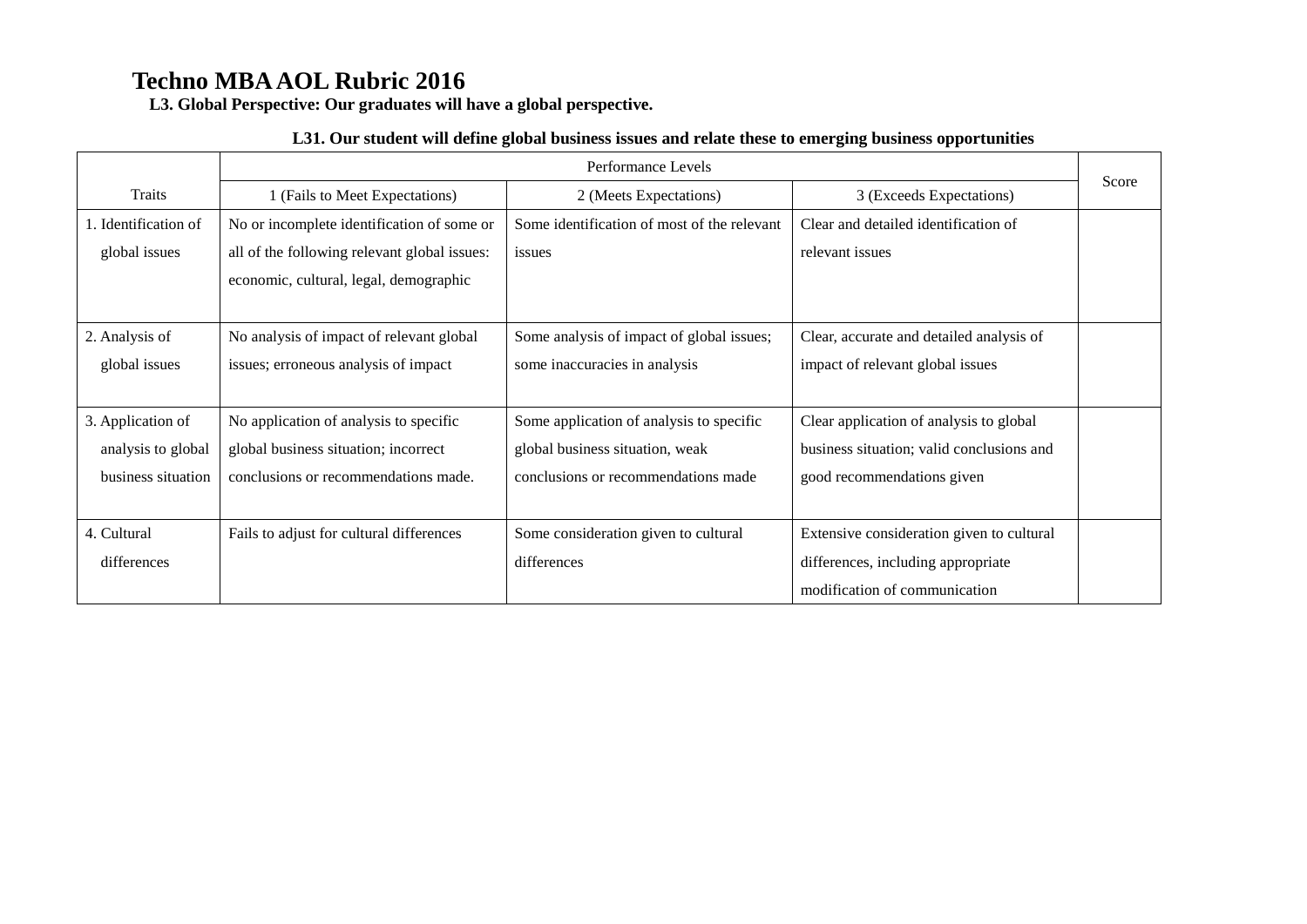|                  | Performance Levels                         |                                           |                                            |       |
|------------------|--------------------------------------------|-------------------------------------------|--------------------------------------------|-------|
| Traits           | (Fails to Meet Expectations)               | 2 (Meets Expectations)                    | 3 (Exceeds Expectations)                   | Score |
| 1. Knowledge     | A few of the required elements             | Some of the required elements             | Most of the required elements (vocabulary, |       |
|                  | (vocabulary, structures, and/or cultural   | (vocabulary, structures, and/or cultural  | structure, and/or cultural context) are    |       |
|                  | context) are complete and correct.         | context) are complete and correct.        | complete and correct.                      |       |
|                  |                                            |                                           |                                            |       |
| 2. Comprehension | The response shows little understanding of | The response shows some understanding     | The response for the most part shows       |       |
|                  | main ideas and/or details                  | of main ideas and details.                | understanding of main ideas and most       |       |
|                  |                                            |                                           | details.                                   |       |
| 3. Communication | The communication skills and strategies    | The communication skills and strategies   | The communication skills and strategies    |       |
|                  | are minimally evident, appropriate, and/or | are somewhat complete, appropriate and/or | are mostly complete, appropriate and       |       |
|                  | correct.                                   | correct.                                  | correct.                                   |       |
|                  |                                            |                                           |                                            |       |

#### **L32. Our students will have command of business English or other language of major global market**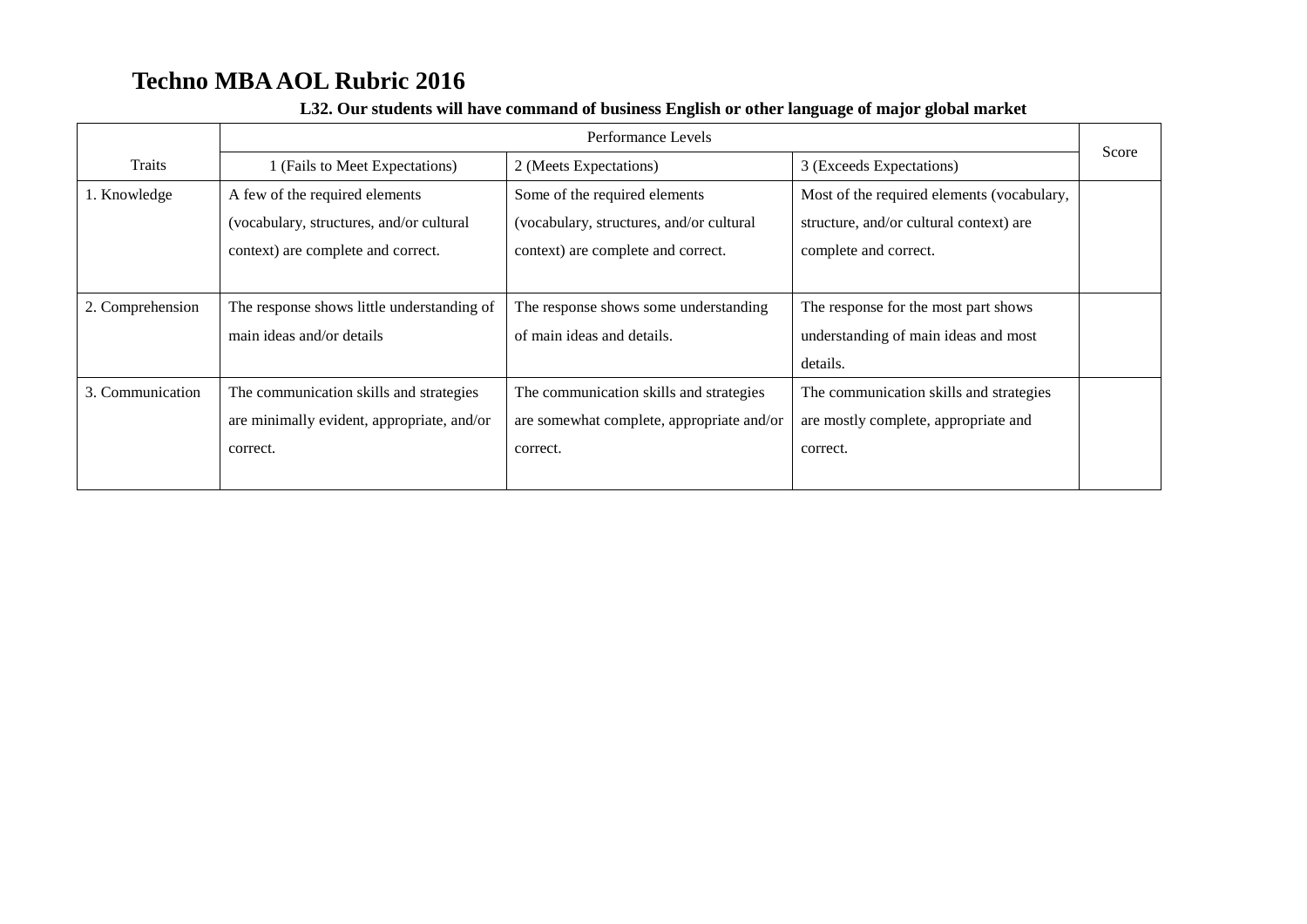**L4. Ethically & Socially Conscious Reasoning: Our graduates will understand the gravity of ethical behavior and corporate social responsibility**

|                 | Performance Levels                         |                                             |                                              |       |
|-----------------|--------------------------------------------|---------------------------------------------|----------------------------------------------|-------|
| <b>Traits</b>   | 1 (Fails to Meet Expectations)             | 2 (Meets Expectations)                      | 3 (Exceeds Expectations)                     | Score |
| 1. Identifies   | Has a vague idea of what the dilemma is    | Identifies the dilemma, including pertinent | Describes the dilemma in detail having       |       |
| Dilemma         | and is uncertain what must be decided in   | facts, and ascertains what must be decided  | gathered pertinent facts. Ascertains exactly |       |
|                 | individual or business behavior            | in individual or business behavior          | what must be decided in individual or        |       |
|                 |                                            |                                             | business behavior                            |       |
| 2. Stakeholders | Fails to recognize all stakeholders or     | Recognizes stakeholders and explores        | Recognizes all stakeholders and fully        |       |
| Consideration   | explores consequences and                  | some of the consequences and                | explores consequences and                    |       |
|                 | threats/opportunities                      | threats/opportunities fairly effectively    | threats/opportunities                        |       |
|                 | ineffectively                              |                                             |                                              |       |
| 3. Options      | Failed to identify all of the relevant and | Identified most of the relevant practical   | Correctly identified all of the relevant     |       |
| development     | practical options                          | options, but overlooked some related        | practical options and all of the related     |       |
|                 |                                            | conceptual problems and issues              | conceptual problems and issues               |       |
| 4. Options      | Failed to provide weightings of various    | Provided some evaluation of ethical and     | Provided appropriate and defensible          |       |
| Evaluation      | ethical and social arguments and reasons   | social reasons and arguments, but           | evaluations for all relevant arguments       |       |
|                 |                                            | overlooked important factual or logical     | noting wherever necessary factual            |       |
|                 |                                            | errors in some reasons                      | assumptions, logical errors, or conceptual   |       |
|                 |                                            |                                             | confusions.                                  |       |
| 5. Decision and | Has difficulty identifying and appropriate | Formulates an implementation plan that      | Formulates an implementation plan that       |       |
| Action          | course of action from among options        | delineates the execution of the decision    | delineates the execution of the decision     |       |
|                 |                                            |                                             | and that evidences a thoughtful reflection   |       |
|                 |                                            |                                             | on the benefits and risks of action          |       |

#### **L41. Our student will identify ethical and social dilemma and be able to recognize and evaluate alternative courses of action.**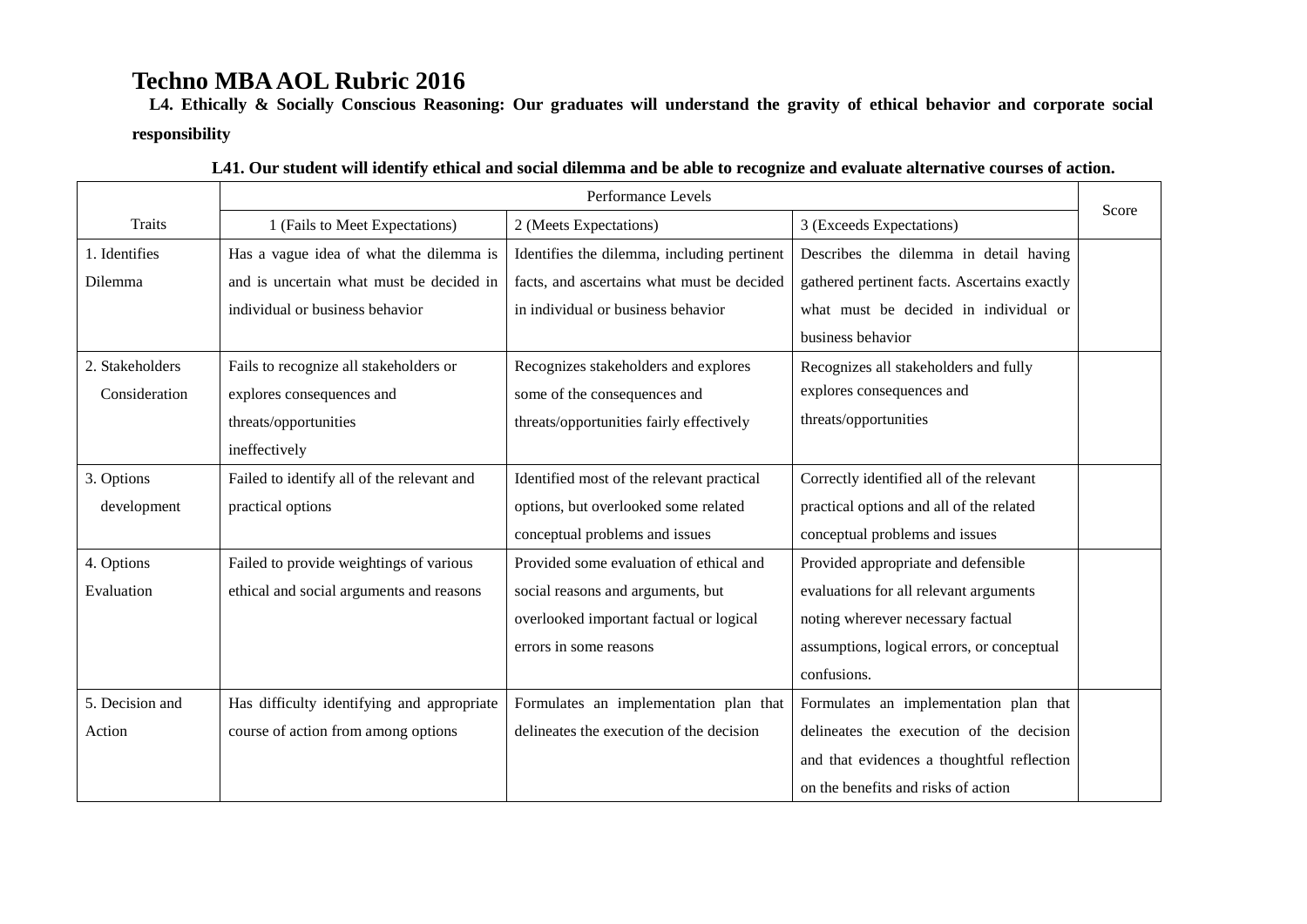|                  | Performance Levels                       |                                           |                                            | Score |
|------------------|------------------------------------------|-------------------------------------------|--------------------------------------------|-------|
| Traits           | 1 (Fails to Meet Expectations)           | 2 (Meets Expectations)                    | 3 (Exceeds Expectations)                   |       |
| 1. Importance    | Somewhat appreciates the importance of   | Mostly appreciates the importance to keep | Fully appreciates the importance of        |       |
|                  | keeping professional code of conduct     | professional code of conduct              | keeping professional code of conduct.      |       |
|                  |                                          |                                           |                                            |       |
| 2. Understanding | Somewhat understands the detailed        | Mostly understands the detailed contents  | Fully understands the detailed contents of |       |
|                  | contents of professional code of conduct | of professional code of conduct           | professional code of conduct.              |       |
|                  |                                          |                                           |                                            |       |
| 3. Compliance    | Somewhat complies with professional      | Mostly complies with professional code    | Fully complies with professional code of   |       |
|                  | code of conduct                          | of conduct                                | conduct                                    |       |

### **L42. Our students will know the professional code of conduct within their discipline**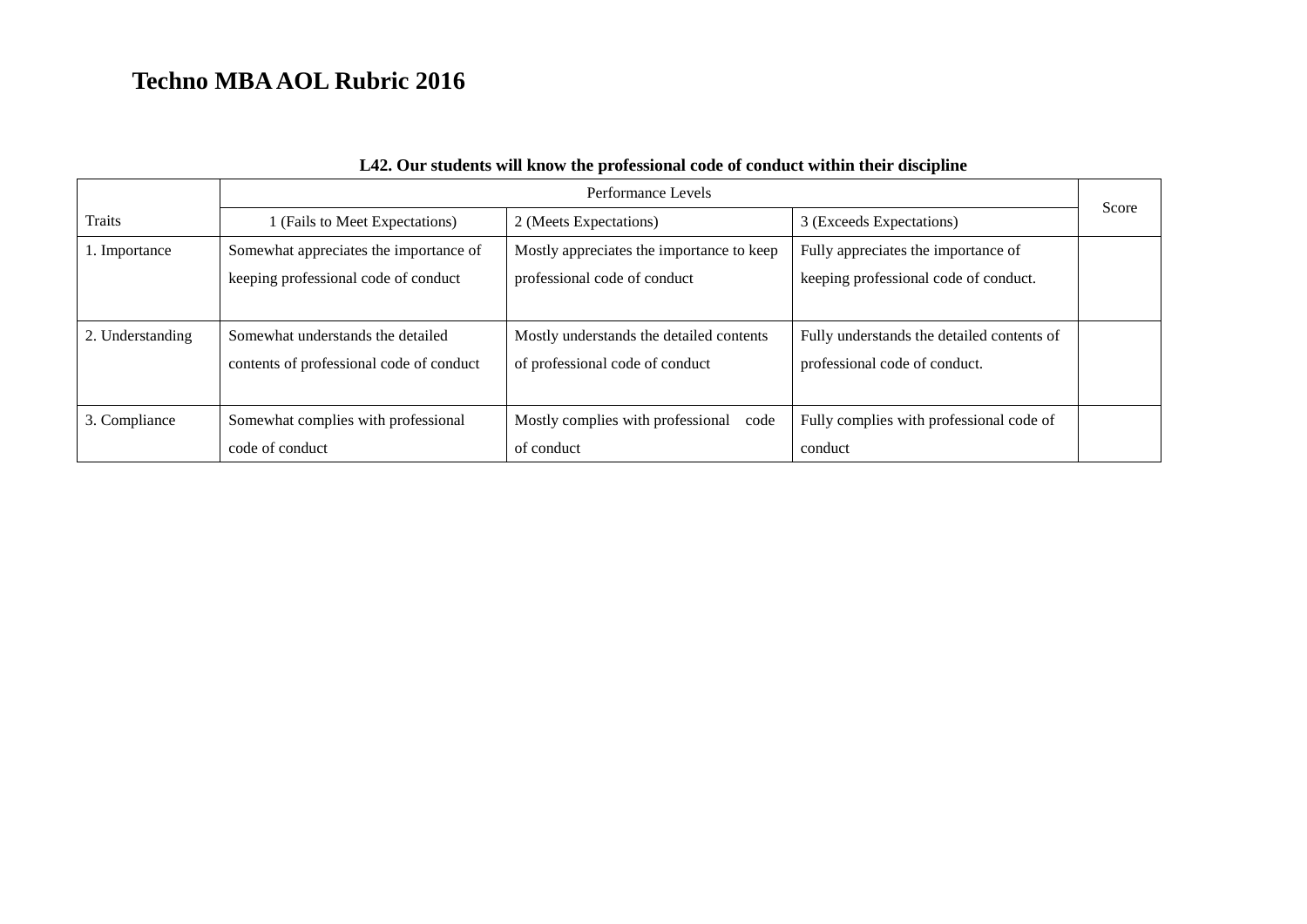**L5. Strategic and Analytical Thinking: Our graduates will be able to strategically and cross disciplinarily analyze business cases and to use appropriate analytical tools in solving business problems.** 

|                      | Performance Levels                         |                                               |                                              | Score |
|----------------------|--------------------------------------------|-----------------------------------------------|----------------------------------------------|-------|
| Traits               | 1 (Fails to Meet Expectations)             | 2 (Meets Expectations)                        | 3 (Exceeds Expectations)                     |       |
| 1. Factual knowledge | Shows little knowledge of case facts,      | Shows solid understanding of case facts       | Shows through grasp of case facts and        |       |
|                      | makes factual mistakes                     |                                               | offers additional factual knowledge about    |       |
|                      |                                            |                                               | company or industry                          |       |
| 2. Application of    | Misuses strategic analysis tools,          | Appropriately strategic analysis tools,       | Shows strong understanding and               |       |
| strategic analysis   | concepts, and techniques                   | concepts, and techniques                      | application of strategic analysis tools,     |       |
| tools                |                                            |                                               | concepts, and techniques                     |       |
| 3. Application of    | Fails to incorporate financials into case  | Shows knowledge of ratios and trend           | Applies ratios and trend analysis to         |       |
| financial analysis   | analysis or shows only limited attempts    | analysis; demonstrates understanding of       | develop sound judgments about company        |       |
|                      | to understand financials                   | firm's financial standing                     | situation and prospects; presents financial  |       |
|                      |                                            |                                               | analysis professionally                      |       |
| 4. Identification of | Neglects to identify case issues; recounts | Clearly identifies the key issues in the case | Develops a well-integrated statement of      |       |
| case                 | facts of case with little analysis         | and demonstrates understanding of             | the complex issues of the case and           |       |
| problems/issues      |                                            | company's decision situation                  | demonstrates understanding of situation      |       |
| 5. Generation of     | Identifies weak or infeasible alternatives | Generates 2 or 3 feasible alternatives for    | Develops 2 or 3 insightful alternatives for  |       |
| alternatives         | with little attention to case issues       | resolving the key issues of the case          | resolving the issues; offers specificity and |       |
|                      |                                            |                                               | originality                                  |       |
| 6. Recommendations   | Offers weak recommendations or pays        | Provides well-reasoned recommendations        | Integrates alternatives into a well-         |       |
|                      | little attention to addressing case issues | that follow from the preceding analysis       | developed action plan; offers specificity,   |       |
|                      |                                            | and clearly address case issues; no           | priorities, and sequencing of actions        |       |
|                      |                                            | surprises                                     |                                              |       |

| L51. Our student will be able to strategically analyze business cases and will demonstrate the ability of sound business judgment. |  |  |
|------------------------------------------------------------------------------------------------------------------------------------|--|--|
|------------------------------------------------------------------------------------------------------------------------------------|--|--|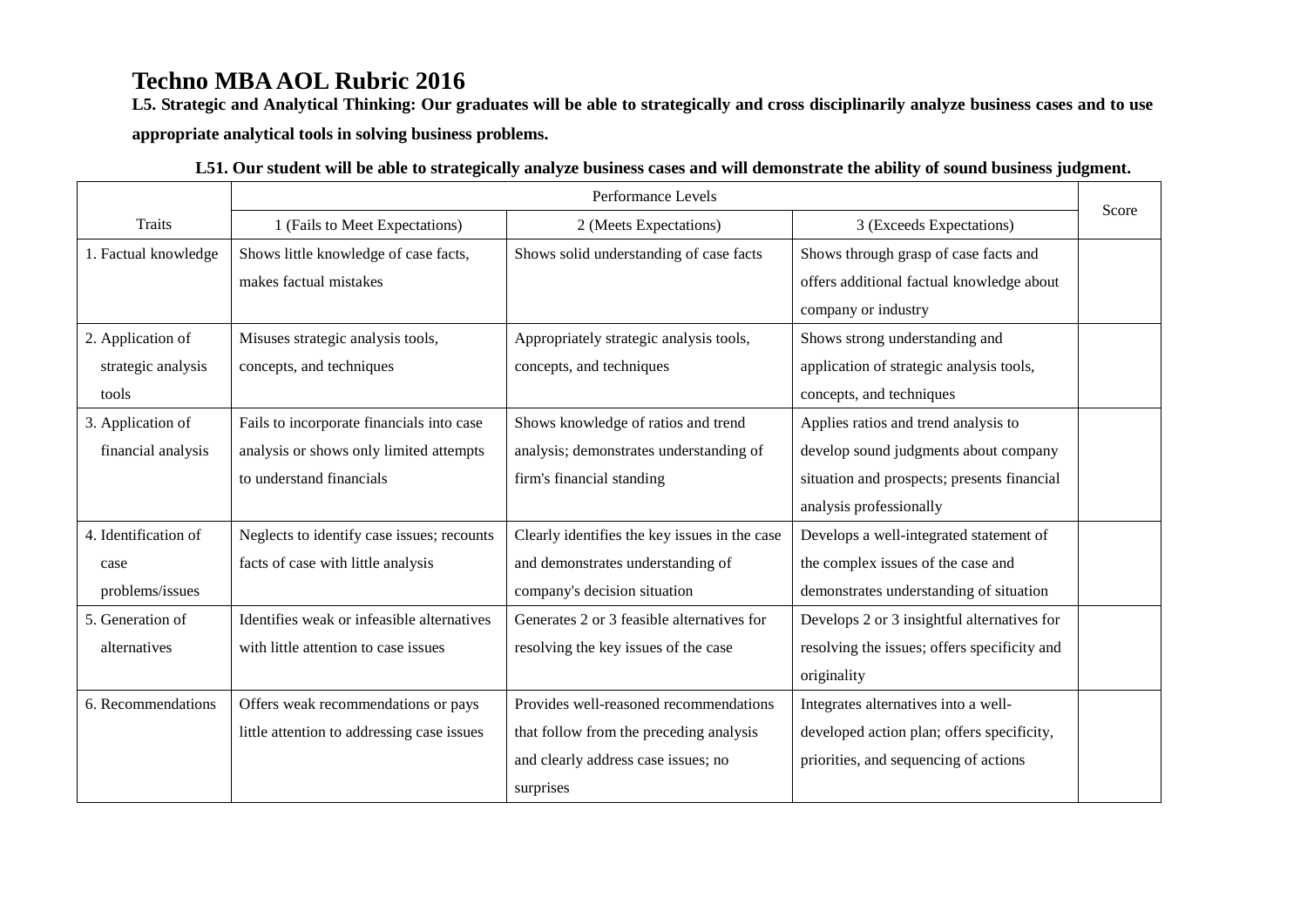| . Business judgment | Shows little attention to presenting sound | Provides good arguments backed up with | Provides strong rationale and convincing |  |
|---------------------|--------------------------------------------|----------------------------------------|------------------------------------------|--|
|                     | arguments or backing up ideas with         | factual knowledge, analysis, and       | arguments throughout; demonstrates sound |  |
|                     | analysis; offers "I think" statements      | persuasive rationale                   | business judgment                        |  |

|                       | Performance Levels                       |                                               |                                              |       |
|-----------------------|------------------------------------------|-----------------------------------------------|----------------------------------------------|-------|
| Traits                | 1 (Fails to Meet Expectations)           | 2 (Meets Expectations)                        | 3 (Exceeds Expectations)                     | Score |
| 1. Consideration      | Deals only with a single perspective and | Begins to relate alternative views from       | Addresses perspectives noted previously,     |       |
|                       | fails to discuss possible perspectives   | other disciplines to qualify analysis.        | and additional diverse perspectives other    |       |
|                       | from other disciplines.                  |                                               | disciplines to qualify analysis.             |       |
| 2. Management         | Lacks understanding of basic             | Shows clear comprehension of basic            | Integrates and applies basic management      |       |
| principle             | management principles and strategic      | management principles and strategic           | principles and strategic thinking approach   |       |
|                       | thinking approach                        | thinking approach.                            | across multiple disciplines.                 |       |
| 3. Discipline         | Does not incorporate appropriate         | Somewhat applies appropriate                  | Clearly and reflectively applies appropriate |       |
| knowledge             | argumentation and methodology of other   | argumentation and methodology of other        | argumentation and methodology of other       |       |
|                       | disciplines                              | disciplines                                   | disciplines                                  |       |
| 4. Intellectual       | Does not yet demonstrate intellectual    | Somewhat Demonstrates intellectual            | Demonstrates a high degree of intellectual   |       |
| sensitivity           | acuity, imagination, and sensitivity.    | acuity, imagination, and sensitivity.         | acuity, imagination, and sensitivity.        |       |
| 5. Horizontal         | Does not yet integrate interdisciplinary | Partially integrates interdisciplinary skills | Successfully integrates interdisciplinary    |       |
| synthesis             | skills and knowledge.                    | and knowledge.                                | skills and knowledge.                        |       |
| 6. Vertical synthesis | Does not yet demonstrate awareness of    | Demonstrates some awareness of inter-         | Clearly demonstrates an awareness of         |       |
|                       | inter-relationships among self, the      | relationships among self, the discipline,     | inter-relationships among self, the          |       |
|                       | discipline, business, and society.       | business, and society                         | discipline, business, and society.           |       |

### **L52. Our students will synthesize different discipline areas.**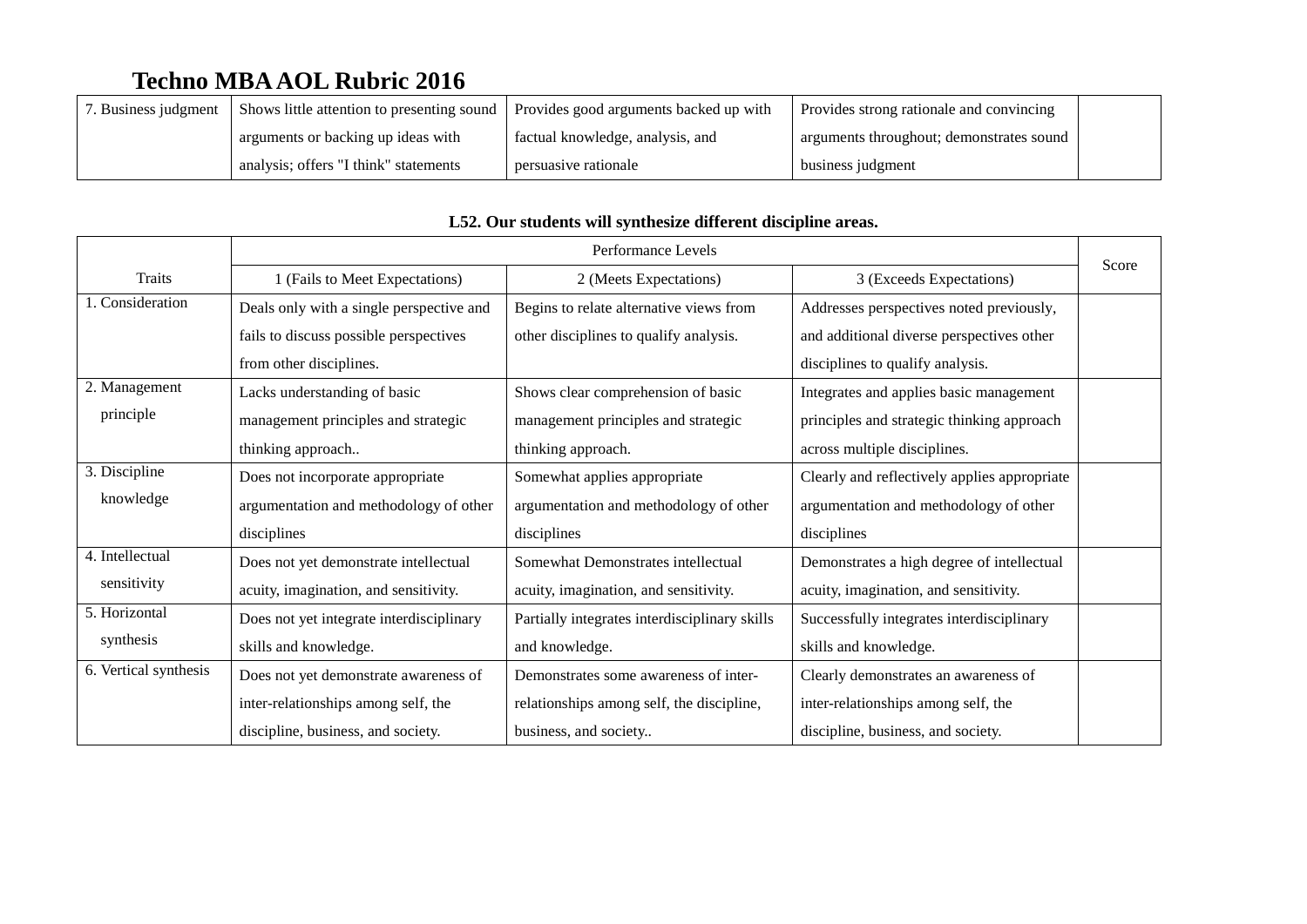|                                                | Performance Levels                                                                                            |                                                                                                                                                           |                                                                                                                | Score |  |
|------------------------------------------------|---------------------------------------------------------------------------------------------------------------|-----------------------------------------------------------------------------------------------------------------------------------------------------------|----------------------------------------------------------------------------------------------------------------|-------|--|
| <b>Traits</b>                                  | 1 (Fails to Meet Expectations)                                                                                | 2 (Meets Expectations)                                                                                                                                    | 3 (Exceeds Expectations)                                                                                       |       |  |
| 1. Problem/objectiv<br>e finding               | Does not attempt to or fails to identify and<br>summarize accurately                                          | Summarize issue, though some aspects are<br>incorrect or confused                                                                                         | Clearly<br>identifies the challenge and<br>subsidiary, embedded, or implicit aspects                           |       |  |
|                                                |                                                                                                               |                                                                                                                                                           | Identifies<br>the<br>issues.<br>integral<br>of<br>relationships essential to analyzing the<br>issue            |       |  |
| 2. Identification of<br>alternative<br>options | Does not identify alternatives                                                                                | Identifies and discusses a set of feasible<br>alternatives                                                                                                | Identifies a set of feasible options that<br>demonstrates creativity and the ability to<br>integrate knowledge |       |  |
| 3. Appropriate<br>supporting<br>data/evidence  | Data/evidence or sources are simplistic,<br>inappropriate, or not related topic                               | Appropriate<br>data/evidence or sources<br>provided, although exploration appears to<br>have been routine                                                 | evidence<br>Examines<br>and<br>its<br>source:<br>questions its accuracy, relevance, and<br>completeness        |       |  |
| 4. Quantitative<br>evaluation                  | Evaluation is poor, not consistent with the<br>criteria or does not use facts correctly                       | Evaluation<br>relatively<br>is<br>adequate,<br>consistent with criteria and<br>facts are<br>generally used correctly                                      | Evaluation is effective, consistent with<br>criteria and facts are used correctly                              |       |  |
| 5. Qualitative<br>evaluation                   | Evaluation is poor, not consistent with the<br>criteria or does not use facts correctly                       | Evaluation<br>is<br>adequate,<br>relatively<br>consistent with criteria and facts are<br>generally used correctly                                         | Evaluation is effective, consistent with<br>criteria and facts are used correctly                              |       |  |
| 6. Advanced<br>analytical<br>techniques        | Does not use any advanced analytical<br>techniques such as statistical analysis and<br>decision science tools | Somewhat uses<br>advanced<br>analytical<br>techniques such as statistical analysis and<br>decision science tools to analyze data and<br>solve the problem | Effectively<br>advanced<br>analytical<br>uses<br>techniques to analyze data and solve the<br>problem           |       |  |

### **L53. Our student will use appropriate analytical technique to analyze data and solve business problems.**